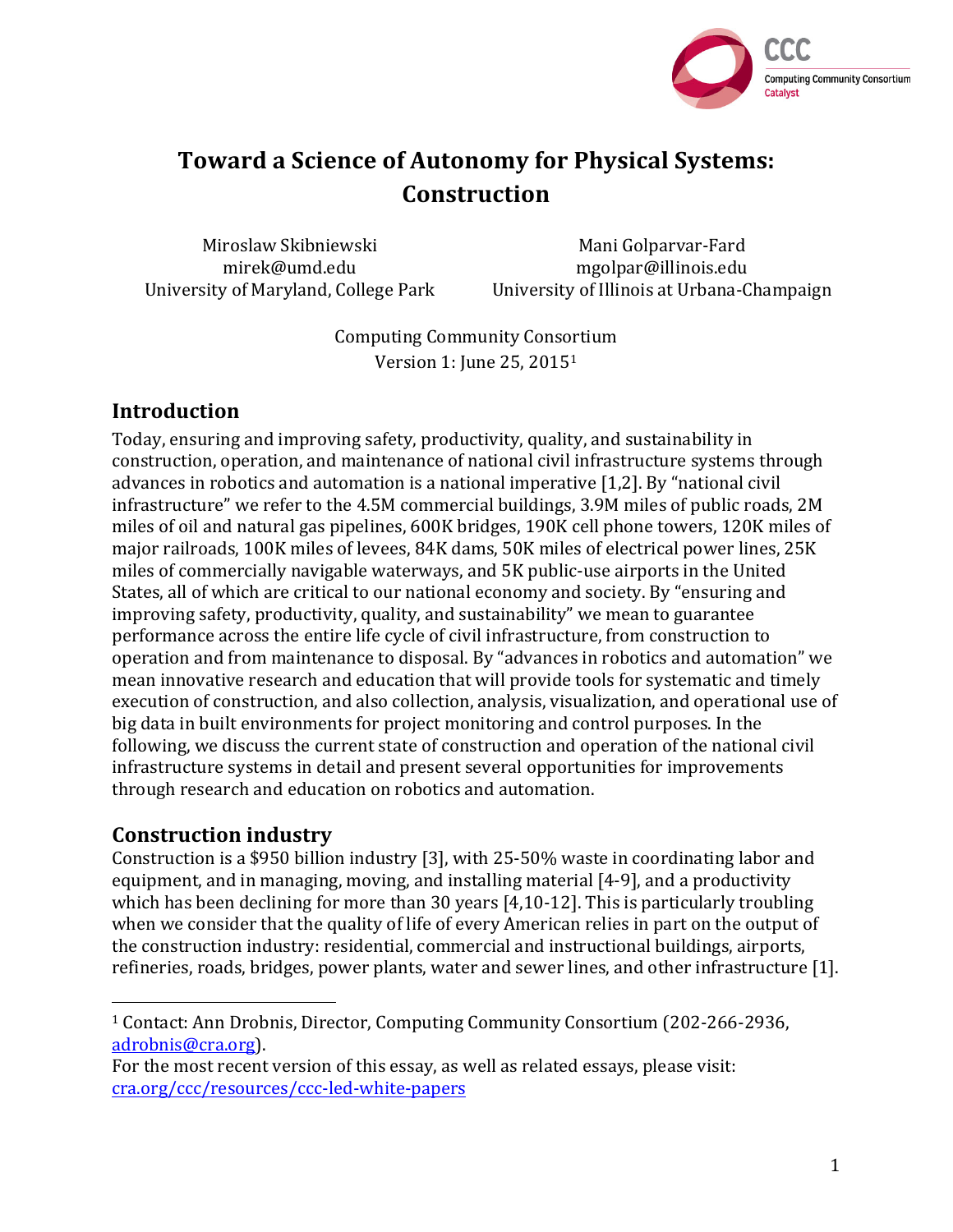To insure our nation's social and economic prosperity, in 2008 the National Institute of Standards and Technology (NIST) appointed an ad-hoc committee of experts through the National Research Council (NRC) of the National Academies to provide advice for advancing the competitiveness and productivity of the U.S. construction industry. Among the recommendations provided by this committee, two groups stand out:

*a)* Greater use of robotics and automation in execution of construction projects: Automated equipment for excavation and earthmoving operations, concrete placement, and pipe installation could significantly cut waste, improve jobsite safety and the overall quality of construction projects. Among these, improving safety is most imperative as the construction industry exhibits daily average of four accidents on every site in the US (a total of 4,045 deaths in 2013 alone). Operating construction equipment represent one of the most dangerous tasks on construction sites. Often accidents related to their operations result in death and catastrophic destruction on the construction site and the surrounding area. Such accidents also cause considerable delays and disruption, and thus negatively impact the efficiency of the operations. Among commonly used equipment, cranes have a larger share in accidents. For instance, according to the U.S. Bureau of Labor Statistics census of fatal occupational injuries, between 1992 and 2006 there were 632 crane-related deaths from 610 construction incidents, averaging 43 deaths per year. In 2008 alone, there were 54 worker and 4 bystander deaths and 100 construction worker, 15 bystander and 11 first responder injuries related to construction crane accidents.

To improve safety and productivity in construction equipment, concepts of, and experiments with, semi-autonomous single- and multiple-purpose construction robots have been developed since 1980's [13-19]. However, practical implementation to date has been difficult due to the fragmentation of construction processes and high cost of equipment mobilization. New construction site data acquisition and processing technologies and widespread application of Building Information Modeling (BIM) provide a good prospect for overcoming these limitations.

b) *Effective performance monitoring to drive efficiency and support innovation:* 

Measuring performance through the execution of a project is an enabler of innovation. Quick and easy detection, assessment, and communication of performance deviations provides project management with an opportunity to take corrective actions that can minimize negative impacts on budget, schedule, quality, and safety of a project. More specifically, cost and delivery time in construction projects can be significantly reduced with tools that better characterize the extent to which construction plans are being followed (*progress monitoring*) and the extent to which workers and equipment are being fully utilized *(activity analysis)*. Implementing these performance monitoring schemes in a systematic manner helps companies and organizations understand how processes or practices led to improvements or inefficiencies. it also enables them to use that knowledge to improve products, processes, and the outcomes in the upcoming operations or other active projects.

To implement performance measurements, construction companies already collect data through various sensing modalities and assign field engineers to filter, annotate, organize,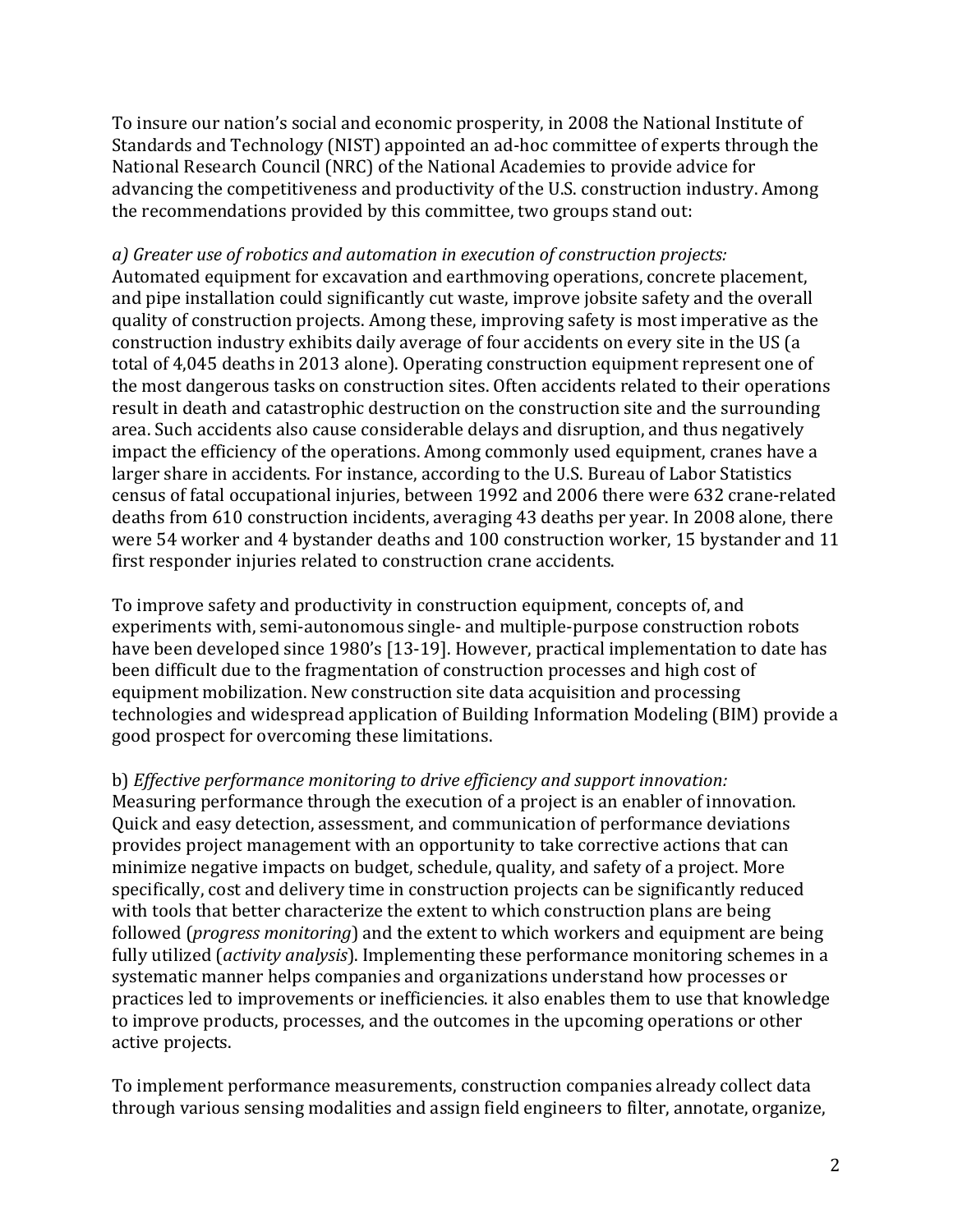and present the data. However, the cost and complexity of the collection, analysis and reporting operations result in sparse and infrequent monitoring, and thus some of the gains in efficiency are consumed by monitoring costs. Individual construction companies do not have the expertise to improve automation or the incentive to invest in the research needed to reduce construction costs nationally. A multi-layer commitment to creating and developing new methods for sensing, analytics, and visualization of construction performance metrics is needed, encompassing technical and financial support at the federal level, state level, and at the level of construction companies.

## **Autonomy in Condition Assessment**

Maintaining and operating national civil infrastructure systems also faces several critical challenges. For example, of the 600K bridges in the United States, almost 70K (more than 11%) are classified as "structurally deficient" by the Federal Highway Administration (FHWA). In the state of Illinois alone more than 8M cars travel over deficient bridges every day, risking disaster similar to the I-35W Mississippi River bridge collapse in Minnesota in 2007. 

More than \$70B is needed to fix these bridges, and this figure is likely to rise as "many of our most heavily traveled bridges—including those built more than forty years ago as part of the interstate system—near the end of their expected lifespan." National budget priorities do not allow this level of funding, so many bridges will be left deficient. Deciding which ones to fix (and when) requires bridge inspection, a process that is currently done by human workers, that involves various safety hazards, and that is costly and prone to error. New site data acquisition methods such as Unmanned Aerial Vehicles (UAVs) equipped with cameras and laser scan and processing technologies such as methods for generating point cloud models, producing semantically rich CAD modeling from point cloud data, and automatically detecting, classifying, and localizing defects, and mapping them to various forms of condition index provide a good prospect for overcoming these limitations.

## **The Path Forward in Research and Education**

The Architecture/Engineering/Construction and Facility Management (AEC/FM) industry is still far from having agents and systems that provide the breadth and depth of the required capabilities mentioned above. At the fundamental level, planning and designing resilient systems that can account for all performance variabilities such as quality, safety, efficiency, and sustainability is difficult. Also creating sensing and analytics that can capture, synthesize, and represent actual performance metrics, map them to expected performance at both system-level and at agent-level, and reason about performance deviations is still an emerging science. Considering them together as the elements of a cyber-physical system and within a project controls framework, a number of research areas/needs will be structured. The fundamental examination of these areas can address the current technical and socio-technical challenges in the AEC/FM industry and minimizes the risk of introducing autonomy  $[20,21]$ :

a. **Performance Sensing and Analytics:** More advancement is needed in the areas of sensing, pre-processing, analysis and fusion of actual performance data, intelligent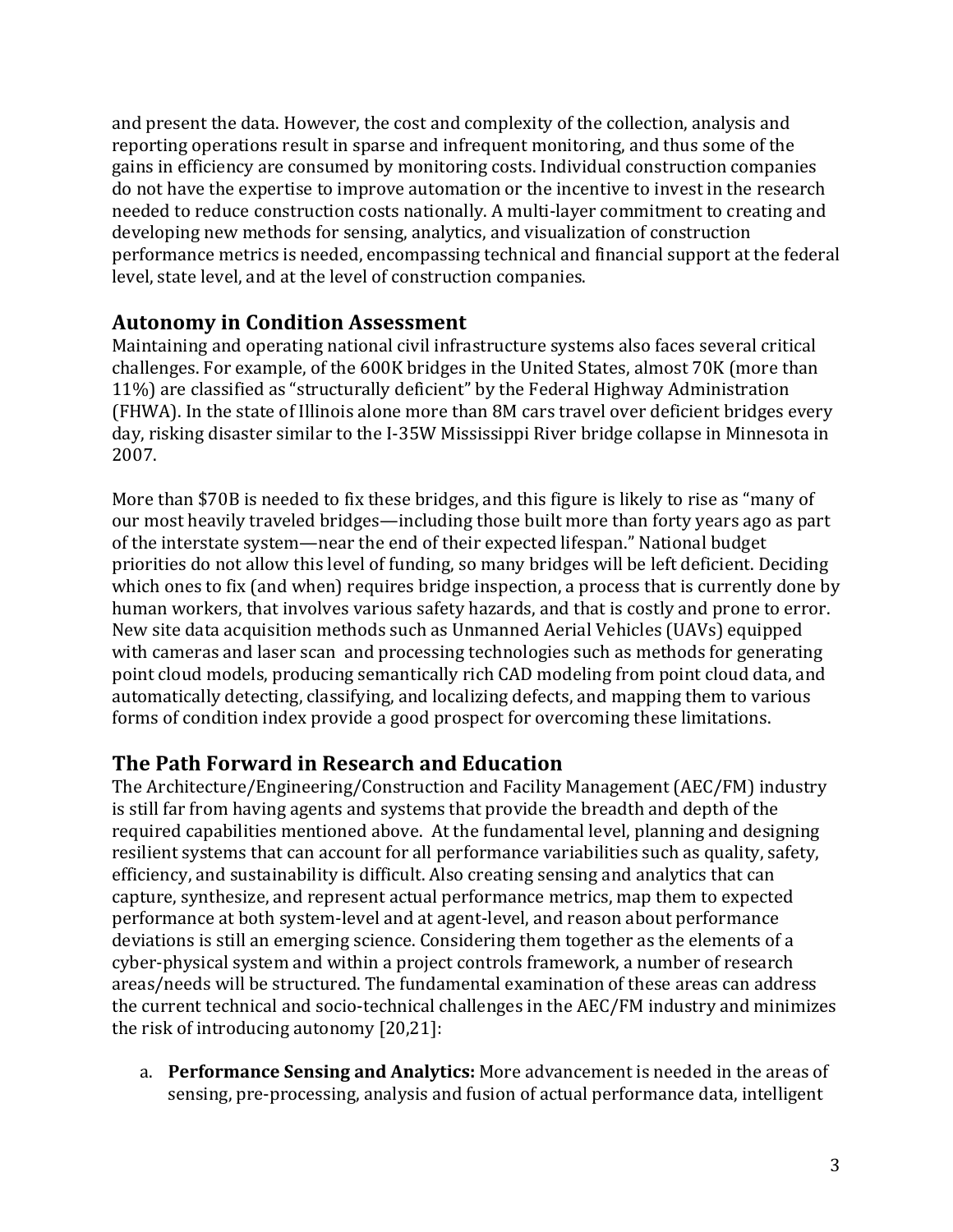searching and information retrieval, parallel and distributed computing, and knowledge management and discovery. Particularly techniques are needed to accurately and comprehensively capture and synthesize real-world (e.g. through images, videos, laser scans, speech signals, textual information, GPS, etc.) and convert it to the information and knowledge that can capture performance at both levels of civil infrastructure systems, and the agents that are involved in constructing and operating them.

- **b. Performance Information Modeling and Simulation:** To manage the risk associated with automation and application of autonomous systems, more research is needed in (a) *simulation* to understand, model, and reason about individual operations during construction and operation phases of a civil infrastructure systems (e.g. earthmoving); (b) *distributed simulation platforms* that couple independent simulation models to improve reliability of performance across complex inter-connected systems; and (c) *modeling the hierarchy of multimodal performance data sources and relevant information* for simulation, distributed simulation, and model representations. A more advanced state of science in these fronts can ultimately facilitate storage and querying of real time performance data for planning, monitoring, and controlling of both civil infrastructure systems and the agents that are involved in their construction and operation.
- c. **Autonomous Operations:** Addressing long-standing practical limitations associated with the application of autonomous systems (e.g. earthmoving equipment) in construction and operation of the civil infrastructure systems can ensure and improve their safety, productivity, quality, and sustainability. With the recent advent in site data acquisition and processing technologies and widespread application of BIM, the timing is perfect for fundamental research on (a) *engineering of autonomy* to make these systems more predictable, reliable, and trustworthy; (b) interactions between autonomous systems and human agents (both those who control them, and those who interact with them as co-workers).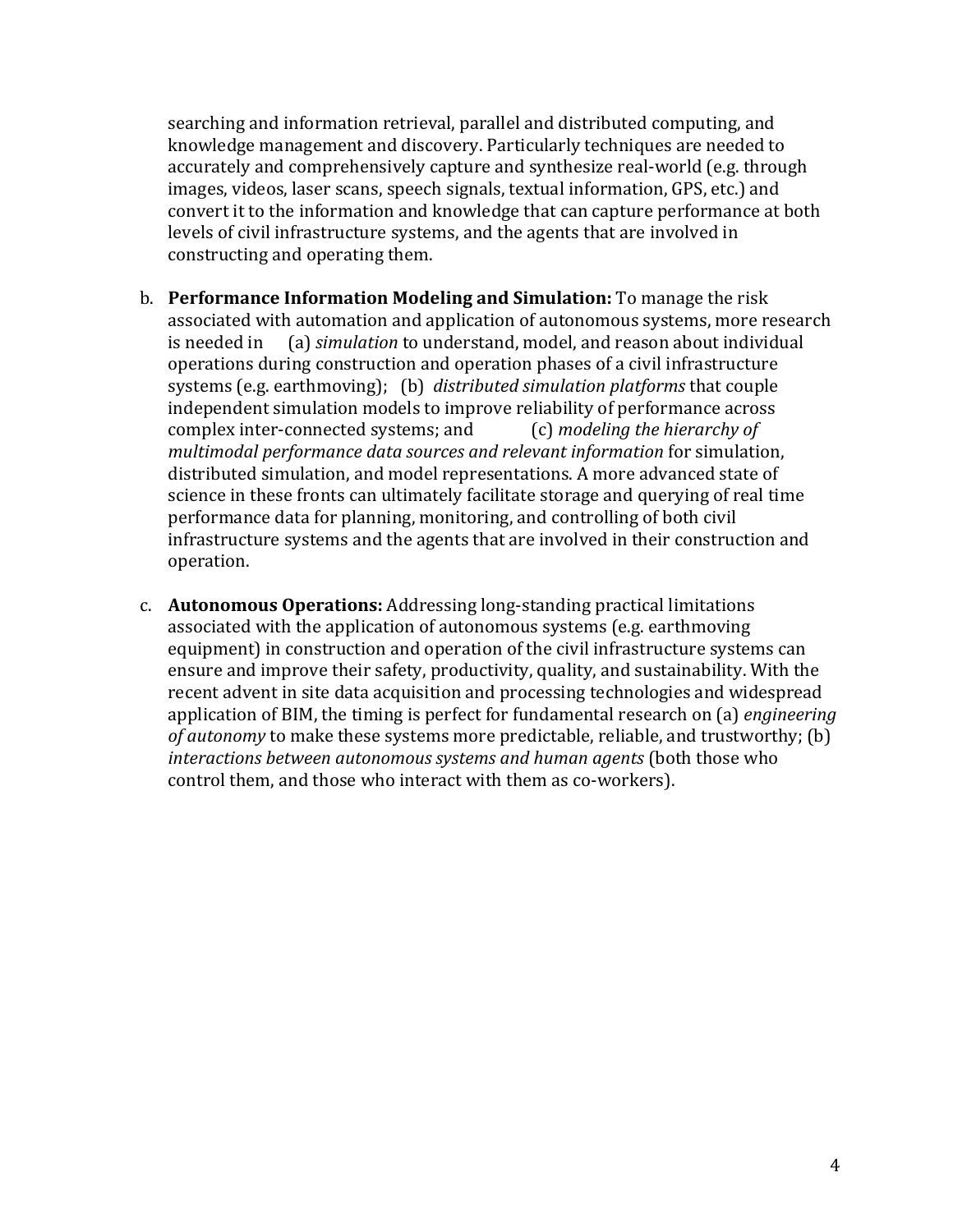## **References**

[1] National Research Council"Advancing the Competitiveness and Efficiency of the US Construction Industry." *National Academy of Sciences, Washington, DC.* 2009.

[2] Becerik-Gerber, B., Siddiqui, M. K., Brilakis, I., El-Anwar, O., El-Gohary, N., Mahfouz, T., & Kandil, A. A. "Civil engineering grand challenges: Opportunities for data sensing, information analysis, and knowledge discovery.*Journal of Computing in Civil Engineering*, *28*(4), 2013.

[3] United States Census Bureau. Value of construction put in place at a glance. Technical report, U.S. Department of Commerce, 2013.

[4] G Tulacz and T Armistead. Large corporations are attempting to meet the industry halfway on issues of staff shortages and risk. Engineering News Record, November, 26, 2007.

[5] Peter ED Love, Robert Lopez, and Jeong Tai Kim. Design error management: interaction of people, organisation and the project environment in construction. Structure and Infrastructure Engineering,(ahead-of-print):1–10, 2013.

[6] Burcu Akinci, Frank Boukamp, Chris Gordon, Daniel Huber, Catherine Lyons, and Kuhn Park. A formalism for utilization of sensor systems and integrated project models for active construction quality control. Automation in Construction,  $15(2):124-138$ , 2006.

[7] Kui Yue, Daniel Huber, Burcu Akinci, and Ramesh Krishnamurti. The challenge of detecting defects on construction sites. In Third International Symposium on 3D Data Processing, Visualization, and Transmission, 1048-1055. IEEE, 2006.

[8] Hassan Nasir, Hani Ahmed, Carl Haas, and Paul M Goodrum. An analysis of construction productivity differences between canada and the united states. Construction Management and Economics, 1-13, 2013.

[9] Rafael Sacks. Modern construction: Lean project delivery and integrated practices. Construction Management and Economics, 31(4):394-396, 2013.

[10] Bryan Dyer, Paul M Goodrum, and Kert Viele. Effects of omitted variable bias on construction real output and its implications on productivity trends in the united states. Journal of Construction Engineering and Management, 138(4):558-566, 2011.

[11] Construction Industry Institute (CII), editor. IR252.2a Guide to Activity Analysis. Construction Industry Institute, Austin, TX, USA, 2010.

[12] Hyojoon Bae, Mani Golparvar-Fard, and Jules White. High-precision vision-based mobile augmented reality system for context-aware architectural, engineering, construction and facility management (aec/fm) applications. Visualization in Engineering,  $1(1):1-13,2013.$ 

[13] M.J. Skibniewski, Robotics in Civil Engineering, Computational Mechanics Publications & Van Nostrand Reinhold/ Wiley, 1988, ISBN 0-442-31925-8, 233 pp.

[14] Skibniewski, M. (1988). "Framework for Decision-Making on Implementing Robotics in Construction." ASCE J. Comput. Civ. Eng., 2(2), 188-201. Permalink: http://dx.doi.org/10.1061/(ASCE)0887-3801(1988)2:2(188)